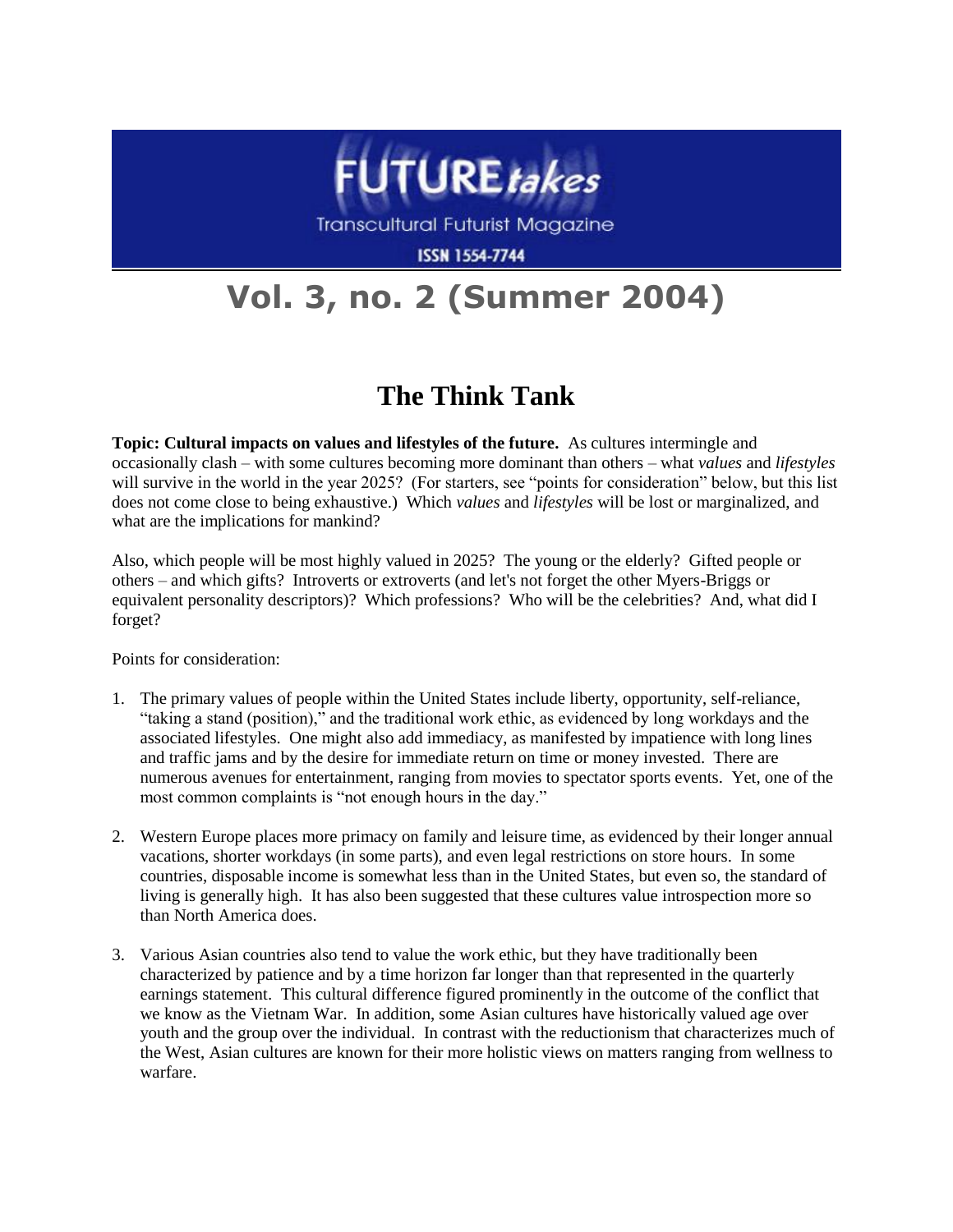- 4. Speaking of time, the languages of some Native and Aboriginal peoples do not conjugate verbs by time. To them, past, present, and future are one. In addition, these peoples have traditionally valued co-existing with nature as opposed to dominating it.
- 5. While tribal warfare and authoritarian regimes have characterized parts of the Middle East for centuries, it was Arabia and Persia that advanced mathematics, medicine, and astronomy when much of Europe was in the Dark Ages. Traditionally, these parts of the world have valued learning, and it is unlikely that their "MVP's" would have been athletes and movie stars.
- 6. There are still other countries in which people have generally been fatalistic about life perhaps understandably so.

So, what values and lifestyles can we expect to see in 2025 – and who will be the "MVP's"?

Bonus question: How would our everyday lives be different today if another culture had become dominant?

*Have your views published and considered by your peers in the National Capital Region and in other WFS chapters worldwide. Send them to [forum@futuretakes.org.](mailto:forum@futuretakes.org)* 

## *from the February 2004 topic, "Quality of Life in 2020":*

Quality of Life in the U.S. in 2020 *by Jay Herson*

Describing quality of life in 2020 would take considerable analysis. For our purposes here it is sufficient to consider the following drivers / metrics:

**Employment –** Continuity of employment will be a more important driver than income. The metric for continuity would be the percent of workforce gainfully employed for at least 75% of available hours.

**Health –** measured by the percent of the population having access to adequate care.

**Education –** the percent of children by age group having access to quality education.

**Family –** the percent of children reared in a functional family cluster.

Despite current problems the 2004 workforce will have more employment continuity and predictability than that of 2020. Sixteen years from now people will work longer hours when they can work. More people will be working as independent contractors rather than employees compared to today. These contractors will be matched with employers through the internet as it exists at that time. Many of contractors will work from home or offices of their own. More software development, research and professional services projects will be performed by teams brought together for a specific purpose and without any permanent administrative hierarchy. Team members can be based in foreign countries thus supporting even greater global competition for technical employment than today.

Despite the movement to independent contractors a larger percent of the population will be covered by some form of health insurance allowing access to adequate care. This will come about by formation of insurance pools formed by governments, employers, professional organizations, religious groups, etc. Those people who cannot afford to join these pools will receive traditional and rationed care